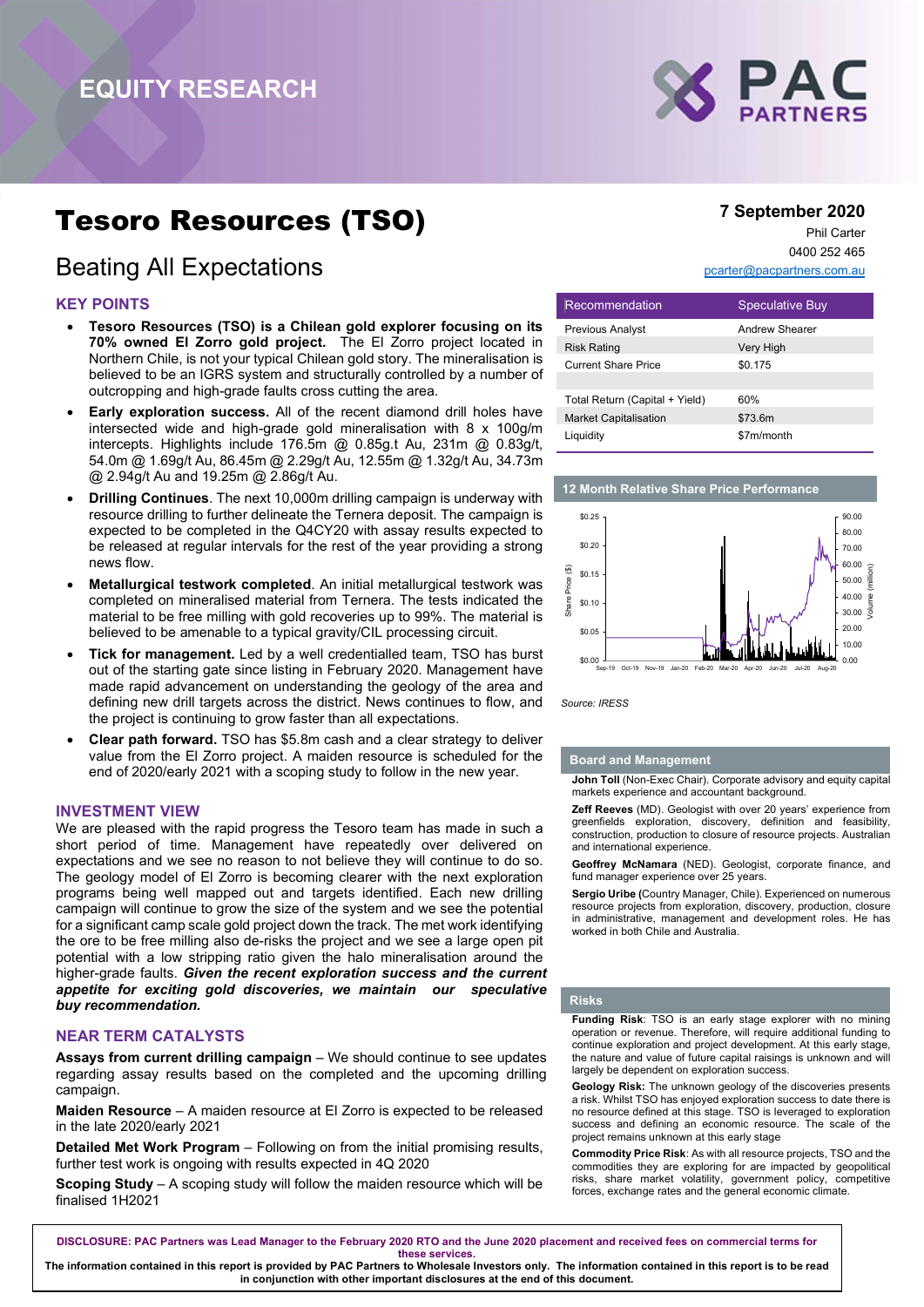## COMPANY OVERVIEW

TSO hold a 70% interest in the flagship El Zorro project, located in Northern Chile. The El Zorro project consists of 5 gold prospects, with the recent focus being on Ternera.

The El Zorro project is located in an early cretaceous volcanic arc containing structurally controlled batholitic intrusion. At El Zorro, both the host sediments and the granodiorite have been intruded by a mineralised tonalite to diorite sill, referred to as the El Zorro Tonalite (EZT). The mineralisation appears to be structurally controlled by a series of NW-SE faults (referred to as the CC faults) which crosscut the EZT. El Zorro is classified as an Intrusive Related Gold System (IGRS) which differs from typical Chilean gold projects that are typically epithermal or porphyry deposits.





Source: TSO

# EXPLORATION UPDATE

The earlier 11-hole diamond drilling campaign at Ternera has been completed with all holes intersecting gold mineralisation defining a strike length greater than 750m. A follow up campaign of a further 22 holes has also been completed with assays received for four of these holes. All holes to date have intersected mineralisation with eight returning intercepts of >100g/m. The results to date demonstrate a large-scale system may be present across the wider El Zorro project.

Significant intercepts encountered at Ternera include:

- 86.45m @ 2.29g/t Au from 167.55m Including 50.5m @ 3.63g/t Au Including 23.0m @ 7.20g/t Au
- 34.73m @ 2.94g/t Au from 187.3m Including 15m @ 5.99 g/t Au Including 2.7m @ 22.21g/t Au
- 121.55m @ 1.32g/t Au from 49m Including 10.9m @ 4.57g/t Au Including 12.27m @4.98g/t Au

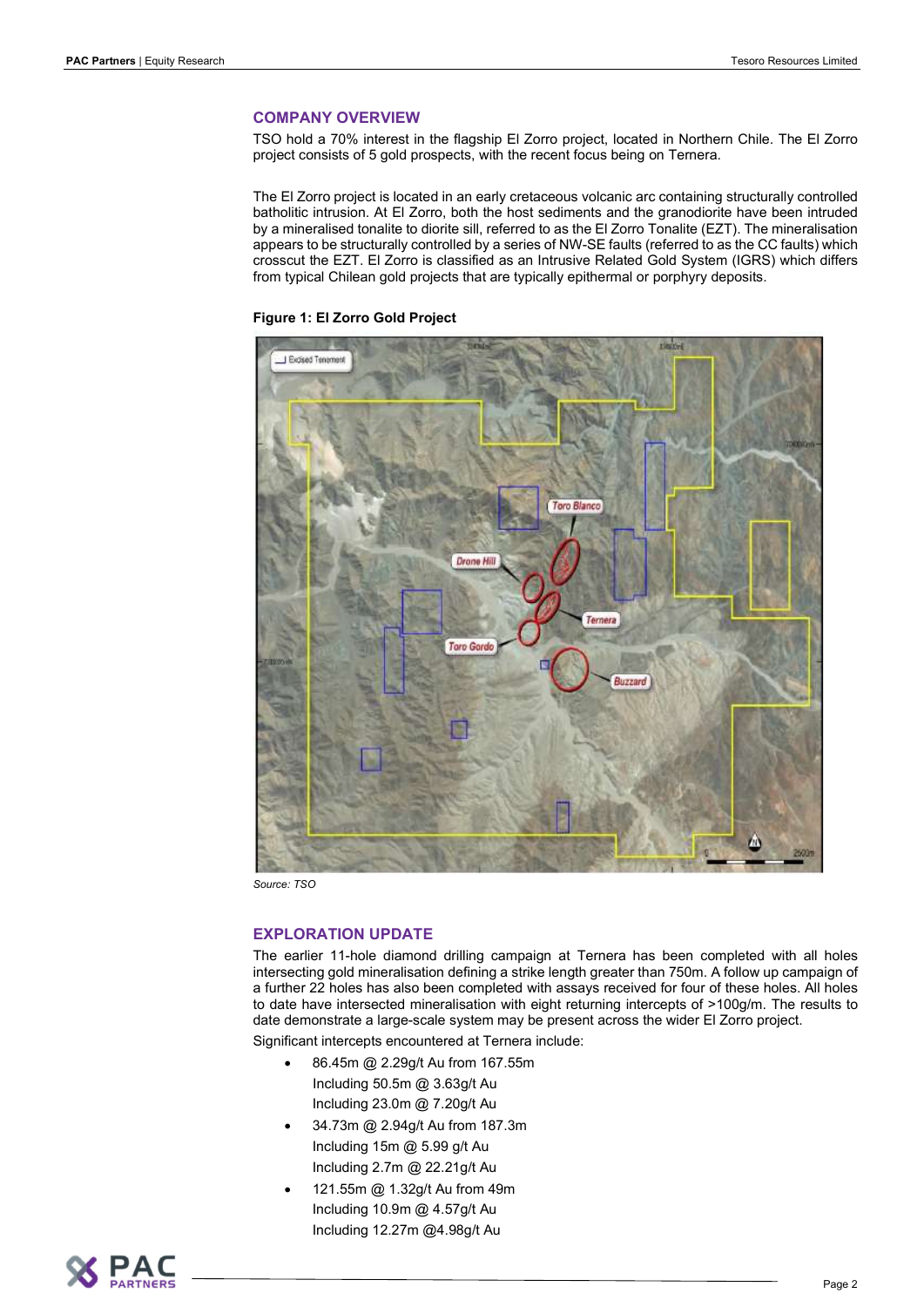Including 4.70m @ 10.69g/t Au

- 176.5m @ 0.85g/t Au from 29.5m Including 63.5m @ 1.81g/t Au Including 5.2m @ 3.36g/t Au Including 2.0m @ 33.00g/t Au Including 9.6m @ 1.82g/t Au Including 3.0m @ 4.75g/t Au
- 231m @0.83g/t Au from 72m Including 54m @ 1.69g/t Au Including25m @ 3.36g/t Au Including 6.7m @ 11.57g/t Au

# Figure 2: Ternera Drilling



Source: TSO

The CC faults are the key to the story at El Zorro. So far 10 CC faults have been identified at Ternera, all mineralised with wide and high-grade gold intercepts. The faults average 180m long, 5-30m wide and extend at least 250m deep, with many outcropping at surface (open in all directions). The CC faults appear to consistently contain gold grades between 3g/t and 10g/t. Importantly a mineralisation halo seems to be continuous between the faults, implying a large bulk tonne resource could be in the making with definitive high-grade lodes. Resource drilling continues at Ternera with 5,739m already drilled across 22 holes and a further ~4,000-5,000m planned.

As the CC faults outcrop at surface, surface channel sampling is a reliable method in the identification of further mineralised faults which have been undertaken at both Ternera, Drone Hill and Buzzard. Potential new faults have been identified both North and South of the current Ternera footprint. Sampling also confirms the continuation of the same mineralised faults at Ternera can be found at Drone Hill with extensive vein hosted mineralisation being identified.

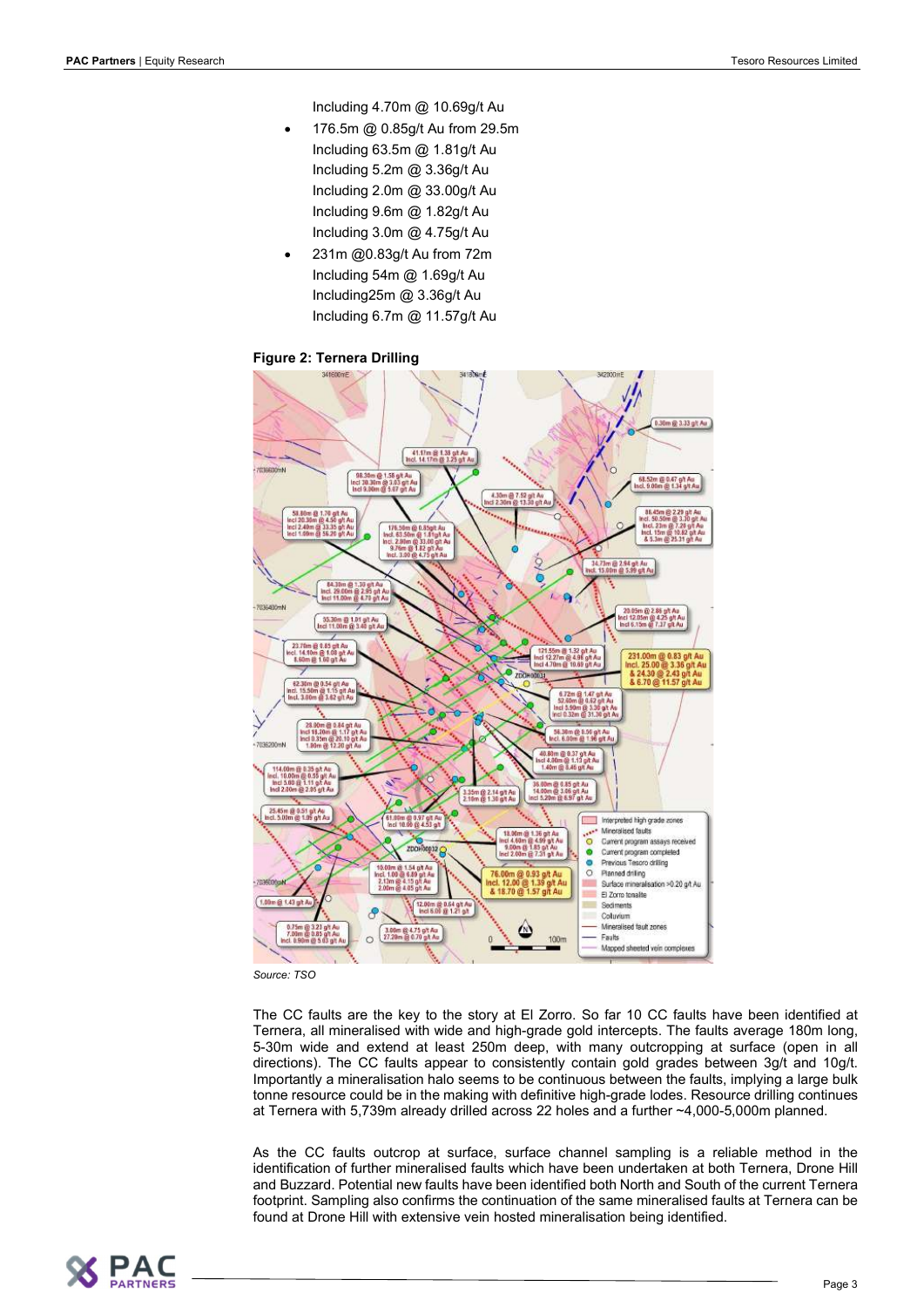Buzzard is emerging as a new target with mineralised veins of up to 250m long being identified. Buzzard is 2km South of Ternera hosted in a different geological unit, however gold bearing vein systems and faults are a similar orientation to those at Ternera.





Source: TSO

# GEOPHYSICAL IP SURVEY

A trial Gradient Array Induced Polarisation (GAIP) and Dipole-Dipole Induced Polarisation (DDIP) has been completed over the Ternera and Drone Hill areas. Preliminary results show chargeability anomalies which indicate the presence of sulphide mineralisation which is associated with gold mineralisation in the area. These anomalies correlate to existing high grade gold structures identified during the recent exploration drilling program. At Ternera, high grade gold mineralisation is associated with quartz veins and breccias having a high sulphide content.

The IP anomaly strikes north-south over 1km in length of which 250m has been drill tested and correlates with high grade mineralisation. Figure 4 shows the IP anomaly with drilled holes marked in black and gold mineralisation projects to the surface in yellow. The anomalies will now be drill tested as part of the current drill program. Should these holes be successful, the IP survey will prove to be a key and valuable method in identifying and defining further drill targets across the region.



Figure 4: IP Survey Anomaly

Source: TSO

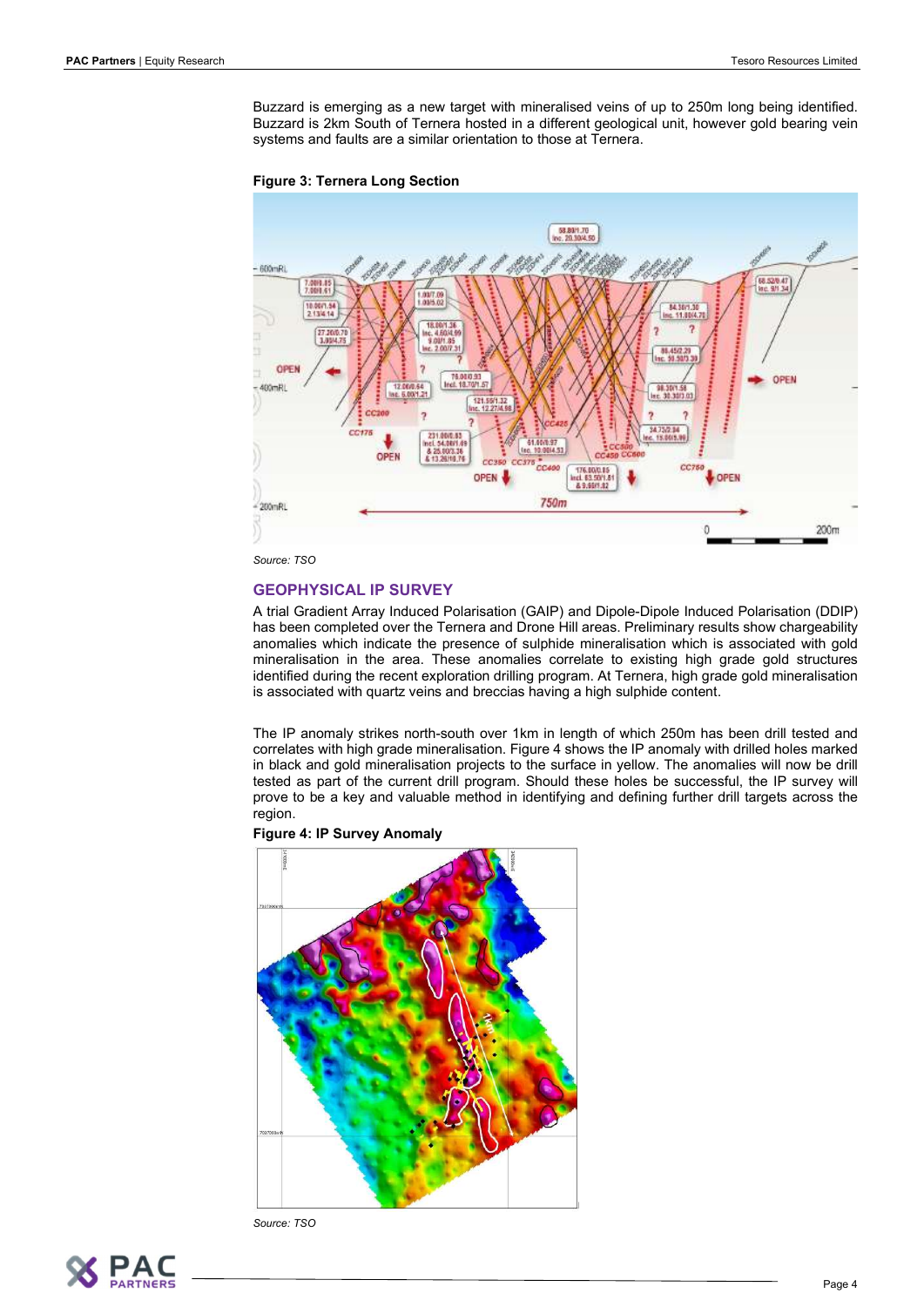#### INCREASED LAND POSITION

Tesoro has made an application for additional concessions (tenements) adjoining El Zorro. In total the 156 new applications will cover 395km<sup>2</sup> in the district. The concessions will give Tesoro 55km in strike length North and South of the El Zorro project. The area is considered to be prospective for similar gold mineralisation as being encountered at El Zorro. Under Chilean mining regulations, Tesoro will be notified within 40 days if the concession application has been successful.

#### INITIAL METALLURGICAL TESTWORK

Tesoro has performed initial test work on the El Zorro material. Initial results suggest the material is free milling with gold recoveries up to 99% at a grind size of 75µm and 94% at 250µm and 55- 75% of the gold reporting to the gravity concentration. Initial test work therefore indicates the potential to use a conventional gravity and CIL processing method.

#### VALUATION

With the gold price increasing to ~US\$2,000/oz and the exceptional exploration results to date we increase our valuation and target price of Tesoro. We again look at potential resource targets and peer comparisons to guide our valuation. A peer group analysis implies a median EV/oz of \$80/oz is a reasonable starting point. We also look to Challenger Exploration (CEL), as a geographical peer. CEL have recent exploration success at the Hualilan Gold project in Argentina. The project has a long strike length >1km and recent intersections of 88m @0.94g/t Au, 6.1m @34.6g/t Au and 6.7m @ 14.3g/t Au provide a good comparison with El Zorro. CEL currently trades at an EV/oz of \$181/oz. CMM (EV of \$341/oz) also look like a worthy peer with a resource of 2.1moz @ 0.8g/t. CMM are developing a bulk open pit scenario, we see TSO following a similar trajectory, however, with the upside of high grade zones.

|  |  |  |  | <b>Figure 5: Peer Comparison</b> |
|--|--|--|--|----------------------------------|
|--|--|--|--|----------------------------------|

| <b>Company</b>                       | <b>Ticker</b> | <b>Resource</b><br>(Moz) | <b>Grade</b><br>(g/t) | EV<br>\$m\$ | <b>EV/Res</b><br>Οz<br>(\$/oz) |
|--------------------------------------|---------------|--------------------------|-----------------------|-------------|--------------------------------|
| Ausgold                              | <b>AUC</b>    | 1.0                      | 1.3                   | \$41        | \$41                           |
| <b>Auteco Minerals</b>               | <b>AUT</b>    | 0.8                      | 11.6                  | \$262       | \$315                          |
| <b>Bardoc Gold</b>                   | <b>BDC</b>    | 3.0                      | 1.9                   | \$101       | \$33                           |
| <b>Bellevue Gold</b>                 | <b>BGL</b>    | 2.4                      | 8.8                   | \$811       | \$341                          |
| <b>Breaker Resources</b>             | <b>BRB</b>    | 1.0                      | 1.3                   | \$42        | \$43                           |
| <b>Calidus Resources</b>             | CAI           | 1.5                      | 1.8                   | \$118       | \$79                           |
| <b>Capricorn Metals</b>              | <b>CMM</b>    | 2.1                      | 0.8                   | \$725       | \$339                          |
| Challenger<br>Exploration            | <b>CEL</b>    | 0.6                      | 1.4                   | \$109       | \$181                          |
| De Grey Mining                       | <b>DEG</b>    | 2.2                      | 1.9                   | \$1,515     | \$700                          |
| <b>Emerald Resources</b>             | <b>EMR</b>    | 1.1                      | 2.0                   | \$284       | \$249                          |
| <b>Genesis Minerals</b>              | <b>GMD</b>    | 0.9                      | 3.2                   | \$126       | \$146                          |
| Geopacific<br><b>Resources</b>       | <b>GPR</b>    | 1.6                      | 1.0                   | \$78        | \$50                           |
| <b>Kairos Minerals</b>               | KAI           | 0.9                      | 1.3                   | \$62        | \$71                           |
| Kin Mining                           | <b>KIN</b>    | 0.9                      | 1.4                   | \$79        | \$83                           |
| <b>Meteoric Resources</b>            | <b>MEI</b>    | 0.3                      | 6.3                   | \$39        | \$150                          |
| Middle Island<br>Resources           | MDI           | 0.7                      | 1.3                   | \$42        | \$64                           |
| <b>Musgrave Minerals</b>             | <b>MGV</b>    | 0.6                      | 3.0                   | \$263       | \$439                          |
| <b>NTM Gold</b>                      | <b>NTM</b>    | 0.8                      | 1.3                   | \$54        | \$66                           |
| <b>Nusantara</b><br><b>Resources</b> | <b>NUS</b>    | 2.4                      | 1.4                   | \$37        | \$16                           |
| Ora Banda Mining                     | <b>OBM</b>    | 1.2                      | 3.1                   | \$241       | \$201                          |
| <b>Saturn Metals</b>                 | <b>STN</b>    | 0.8                      | 1.0                   | \$60        | \$77                           |
| Sihayo Gold                          | <b>SIH</b>    | 1.5                      | 2.1                   | \$66        | \$44                           |

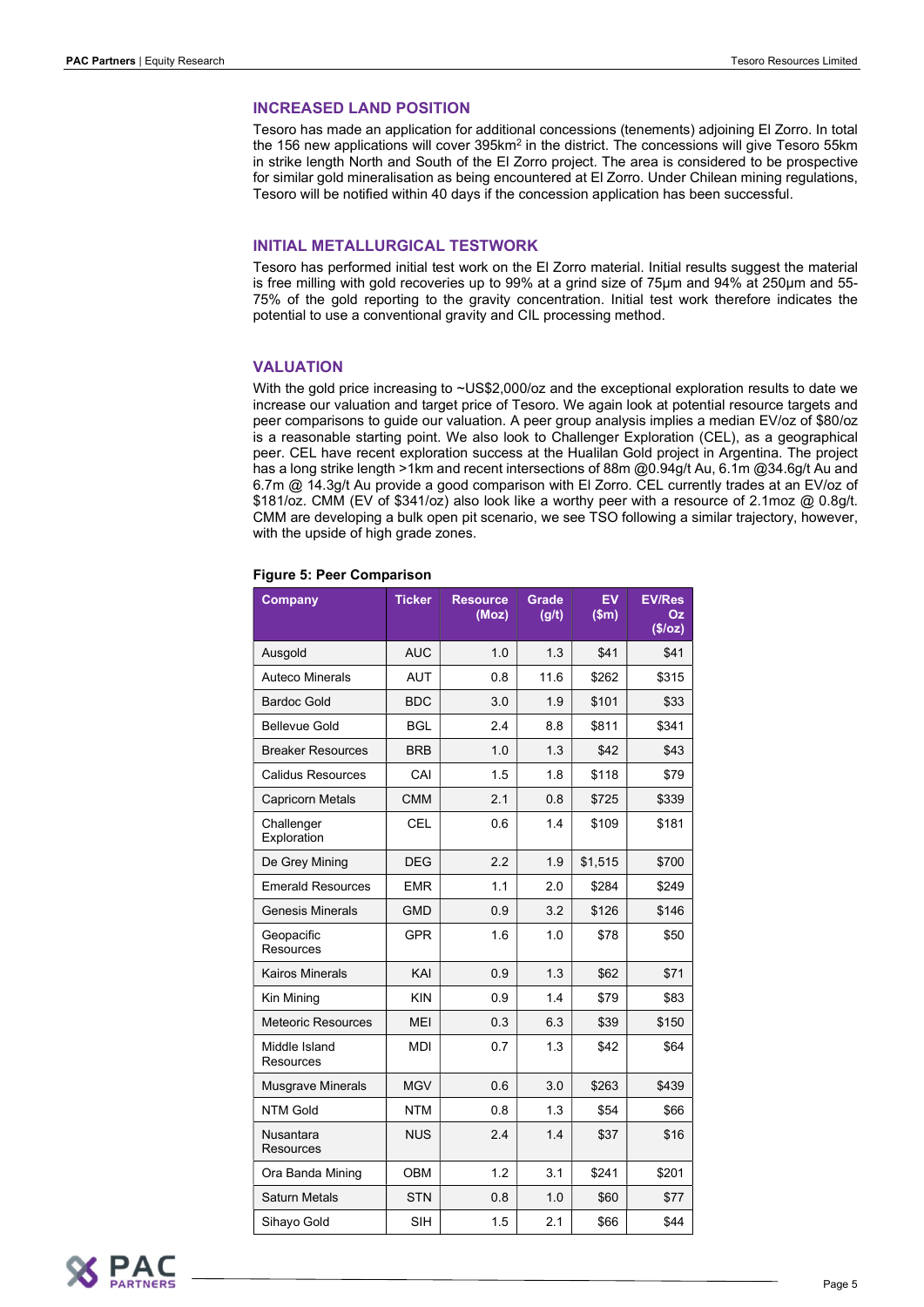| Median                 |     |     | \$78 |       |       |
|------------------------|-----|-----|------|-------|-------|
| Average                |     |     |      |       | \$160 |
| <b>Troy Resources</b>  | TRY | 1.0 | 1.9  | \$55  | \$55  |
| <b>Tietto Minerals</b> | TIE | 2.2 | 1.5  | \$139 | \$65  |

Source: Iress, Company Reports

Source: PAC Partners

#### INVESTMENT VIEW

We are pleased with the rapid progress the TSO team has made in such a short period of time. Management have repeatedly over delivered on expectations and we see no reason to not believe they will continue to do so. The geology model of El Zorro is becoming clearer with the next exploration programs being well mapped out and targets identified. Each new drilling campaign will continue to grow the size of the system and we see the potential for a significant district scale gold project down the track given the recent increase in acreage. The met work identifying the ore to be free milling also de-risks the project and we see a large open pit potential with a small stripping ratio given the halo mineralisation around the higher-grade faults. Given the recent exploration success and the current appetite for exciting gold discoveries, we maintain our speculative buy recommendation.

## UPCOMING CATALYSTS

- Assays from current drilling campaign We should begin to see assays from the current drilling campaign in September
- Maiden Resource A maiden resource at El Zorro is expected to be released late 2020/early 2021.
- Detailed Met Work Program Following on from the initial promising results, further test work is ongoing with results expected in 4Q 2020
- Scoping Study A scoping study will follow the maiden resource which will be finalised 1H2021

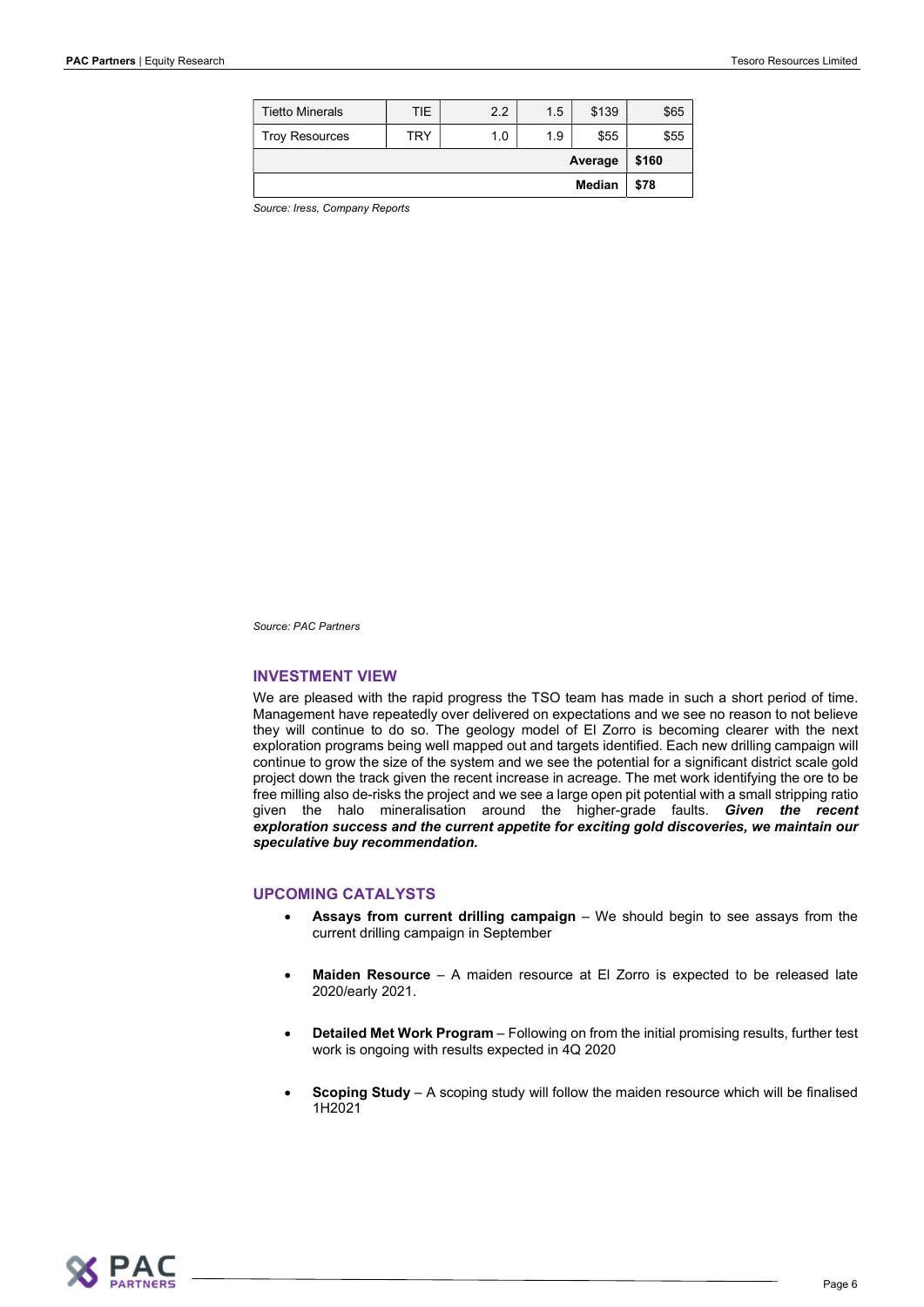# RISKS

#### Emerging companies are usually subject to normal key person and funding risks.

- Funding TSO is an early stage explorer with no mining operation or revenue. Therefore, will require additional funding to continue exploration and project development. At this early stage, the nature and value of future capital raisings is unknown and will largely be dependent on exploration success.
- Geological Variability The unknown geology of the discoveries presents a risk. Whilst TSO has enjoyed exploration success to date there is no resource defined at this stage. TSO is leveraged to exploration success and defining an economic resource. The scale of the project remains unknown at this early stage.
- Commodity pricing and general risk As with all resource projects, TSO and the commodities they are exploring for are impacted by geopolitical risks, share market volatility, government policy, competitive forces, exchange rates and the general economic climate.

# CONTACT INFORMATION

| <b>CORPORATE FINANCE</b>                                                             |              | <b>RESEARCH</b>                                                                          |              | <b>DEALING</b>                                                                           |              |
|--------------------------------------------------------------------------------------|--------------|------------------------------------------------------------------------------------------|--------------|------------------------------------------------------------------------------------------|--------------|
| <b>BROOKE PICKEN</b><br><b>Chief Operating Officer</b><br>bpicken@pacpartners.com.au | 03 9114 7402 | <b>CRAIG STRANGER</b><br><b>Managing Director</b><br>cstranger@pacpartners.com.au        | 03 9114 7405 | <b>JAMES WILSON</b><br><b>Institutional Sales.- Sydney</b><br>jwilson@pacpartners.com.au | 02 9134 9111 |
| <b>SEAN KENNEDY</b><br><b>Corporate Finance</b><br>skennedy@pacpartners.com.au       | 03 9114 7403 | <b>PAUL JENSZ</b><br><b>Executive Director, Research</b><br>pjensz@pacpartners.com.au    | 03 9114 7444 | <b>PHIL CAWOOD</b><br><b>Institutional Sales - Svdnev</b><br>pcawood@pacpartners.com.au  | 02 9134 9122 |
| <b>ANTHONY STANI</b><br><b>Corporate Finance</b><br>astani@pacpartners.com.au        | 03 9114 7401 | <b>HEATH ANDREWS</b><br><b>Senior Analyst</b><br>handrews@pacpartners.com.au             | 03 9114 7415 | <b>MARK PASHLEY</b><br><b>Sales Trading</b><br>mpashley@pacpartners.com.au               | 02 9134 9177 |
| <b>CHARLES REED</b><br><b>Corporate Finance</b><br>creed@pacpartners.com.au          | 03 9114 7406 | <b>MARK YARWOOD</b><br><b>Senior Analyst</b><br>myarwood@pacpartners.com.au              | 02 9134 9188 | <b>SEBASTIAN JURD</b><br>Senior Advisor - Sydney<br>sjurd@pacpartners.com.au             | 02 9134 9155 |
| <b>DAVINA GUNN</b><br><b>Corporate Finance</b><br>dgunn@pacpartners.com.au           | 03 9114 7408 | <b>PHIL CARTER</b><br>Analyst<br>pcarter@pacpartners.com.au                              | 0400 252 465 | <b>RYAN GALE</b><br><b>Advisor - Melbourne</b><br>rgale@pacpartners.com.au               | 03 9114 7404 |
| <b>JAMES EMONSON</b><br><b>Corporate Finance</b><br>jemonson@pacpartners.com.au      | 03 9114 7407 | <b>ALEX SMITH</b><br><b>Analvst</b><br>asmith@pacpartners.com.au                         | 03 9114 7408 | <b>IAN LEETE</b><br><b>Corporate Sales - Sydney</b><br>ileete@pacpartners.com.au         | 02 9134 9144 |
| <b>ANDREW SHEARER</b><br><b>Technical Consultant</b><br>ashearer@pacpartners.com.au  | 04 1172 0516 | <b>TOM WAITE</b><br><b>Junior Analyst</b><br>twaite@pacpartners.com.au                   | 03 9114 7400 | <b>DANIEL GADALLA</b><br><b>Operator - Melbourne</b><br>dgadalla@pacpartners.com.au      | 03 9114 7400 |
| <b>BEN SEWARD</b><br><b>Corporate Finance</b><br>bseward@pacpartners.com.au          | 04 6636 0715 |                                                                                          |              |                                                                                          |              |
| <b>SYDNEY</b><br>Kyle House, 27 - 31 Macquarie Place, Sydney<br>+61 2 9233 9600      |              | <b>Hong Kong</b><br>Upper Ground Floor, 148 Queens Road Central<br>+0011 852 041169 7866 |              |                                                                                          |              |
| <b>MELBOURNE</b> (Head Office)<br>Level 10, 330 Collins Street, Melbourne            |              |                                                                                          |              |                                                                                          |              |

+61 3 8633 9831 RECOMMENDATION CRITERIA

#### Investment View

| PAC Partners Investment View is based on an absolute<br>1-year total return equal to capital appreciation plus yield. | <b>Buy</b> | <b>Hold</b>  | <b>Sell</b> |
|-----------------------------------------------------------------------------------------------------------------------|------------|--------------|-------------|
| A Speculative recommendation is when a company has limited                                                            |            |              |             |
| experience from which to derive a fundamental investment view.                                                        | $>20\%$    | $20\% - 5\%$ | $< 5\%$     |

#### Risk Rating

PAC Partners has a four tier Risk Rating System consisting of: Very High, High, Medium and Low. The Risk Rating is a subjective rating based on: Management Track Record, Forecasting Risk, Industry Risk and Financial Risk including cash flow analysis.

#### Disclosure of Economic Interests

The views expressed in this research report accurately reflect the personal views of Phil Carter about the subject issuer and its securities. No part of the analyst's compensation was, is or will be directly or indirectly related to any recommendation or view expressed in this report.

The following person(s) does not hold an economic interest in the securities covered in this report or other securities issued by the subject issuer which may influence this report:

- the author of this report
- a member of the immediate family of the author of this report